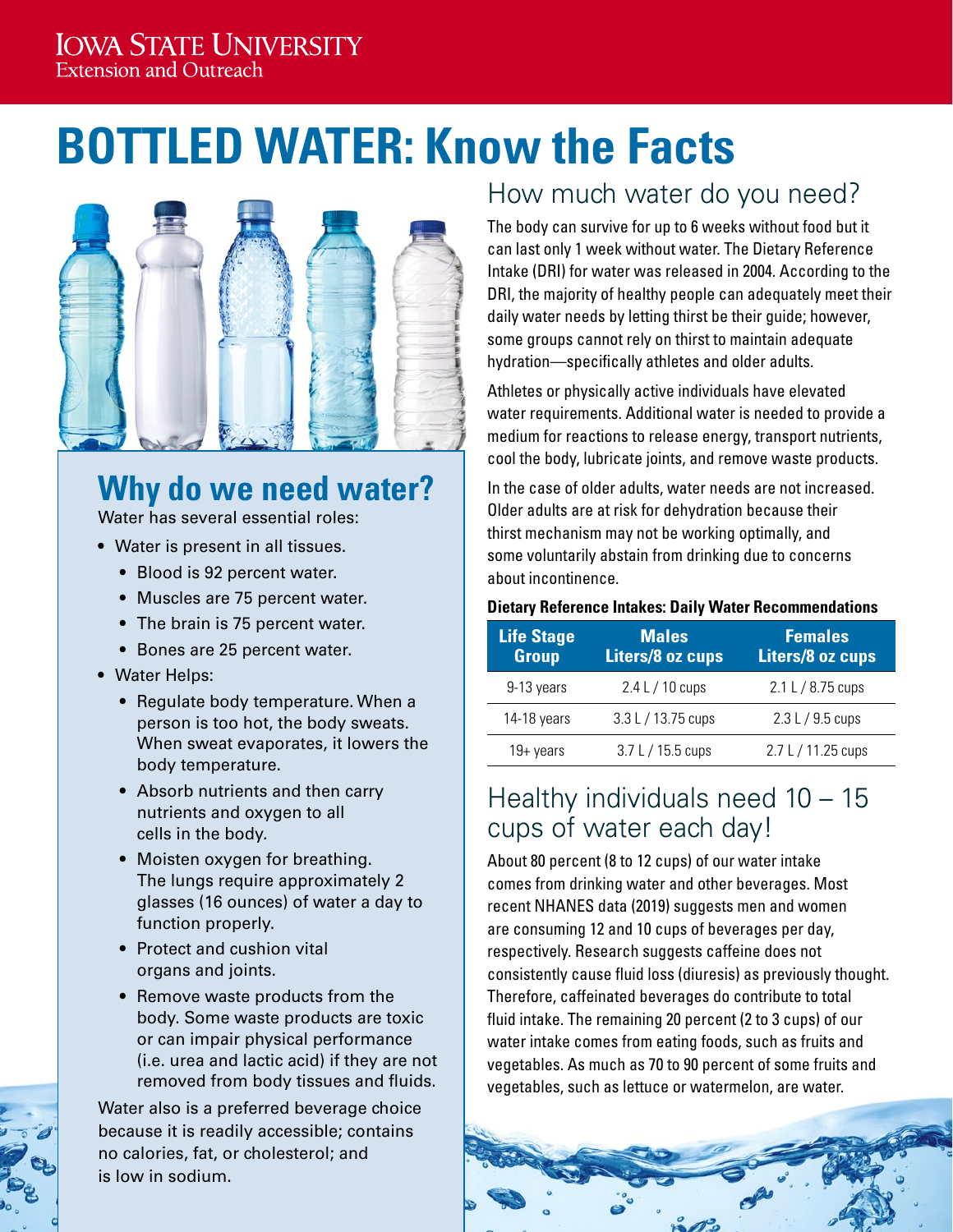#### The more active you are the more water you need

Feeling thirsty is more than a simple signal that your body needs water. Thirst is one of the first signs of dehydration. Research suggests that thirst will only replace 50 to 70 percent of actual fluid needs in physically active individuals. Water is the best fluid for activities lasting less than 60 minutes of continuous duration. For activities lasting longer than 60 minutes, a fluid replacement drink that contains carbohydrate, sodium, and potassium should be used.

The following guidelines should be followed to ensure adequate replacement of fluids lost due to exercise:

- Drink >16 ounces of fluid 2-3 hours prior to exercise
- Drink 8 ounces of fluid 10-15 minutes prior to exercise
- Every 10-15 minutes during exercise, drink 6-10 ounces of fluid
- Replace every pound lost during exercise with 2-3 cups of fluid

#### Bottled versus tap?

According to Beverage Industry, sales of bottled water has surpassed carbonated soft drinks for the past two years. Per capita intake of bottled water in 2017 exceeded 42 gallons while intake of carbonated soft drinks fell to 37.5 gallons. Most consumers choose bottled water for convenience, taste, and/or perceived health benefits. Marketing campaigns, advertisements, and package labels showing pristine glaciers and crystal-clear mountain springs have created a public perception that bottled water is "purer" and "healthier" than tap water.

However, the truth is that bottled water sold in the United States is not necessarily cleaner or safer than most tap water. The majority of bottled water sold today (nearly 64%) comes from municipal tap water. The tap water may be treated to meet the purified or sterile standard of the U.S. Pharmacopia. Ozonation, reverse osmosis, distillation or deionization are processes commonly used for purification.

Because bottled water is considered a food, it falls under the U.S. Food and Drug Administration's (FDA) Center for Food Safety and Applied Nutrition. Under the FDA, bottled water must also comply with the Current Good Manufacturing Practices (CGMPS). The FDA bottled water quality standards are less stringent than those governing local water treatment plants, which are under the U.S. Environmental Protection Agency (EPA).

#### Some key differences between EPA tap water and FDA bottled water rules

|                                                                  | <b>Water Type</b>              |                                                             |  |
|------------------------------------------------------------------|--------------------------------|-------------------------------------------------------------|--|
|                                                                  | <b>Bottled</b><br><b>Water</b> | <b>Municipal</b><br><b>Tap Water</b>                        |  |
| Requires disinfection                                            | No                             | Yes                                                         |  |
| Testing<br>frequency for bacteria                                | 1/week                         | Hundreds/month                                              |  |
| Requires filter to<br>remove pathogens, or<br>strictly protected | No                             | Yes                                                         |  |
| Requires test for<br>Cryptosporidium,<br>Giardia, viruses        | No                             | Yes                                                         |  |
| Testing frequency<br>for most synthetic<br>organic chemicals     | 1/year                         | 1/quarter (limited<br>waivers available<br>if clean source) |  |
| Must use certified<br>labs for testing                           | No                             | Yes                                                         |  |
| Must report<br>violations to state, Feds                         | No                             | Yes                                                         |  |
| Consumer right to know<br>about contamination                    | No                             | Yes                                                         |  |

Source: The National Resources Defense Council (NRDC) (1999)

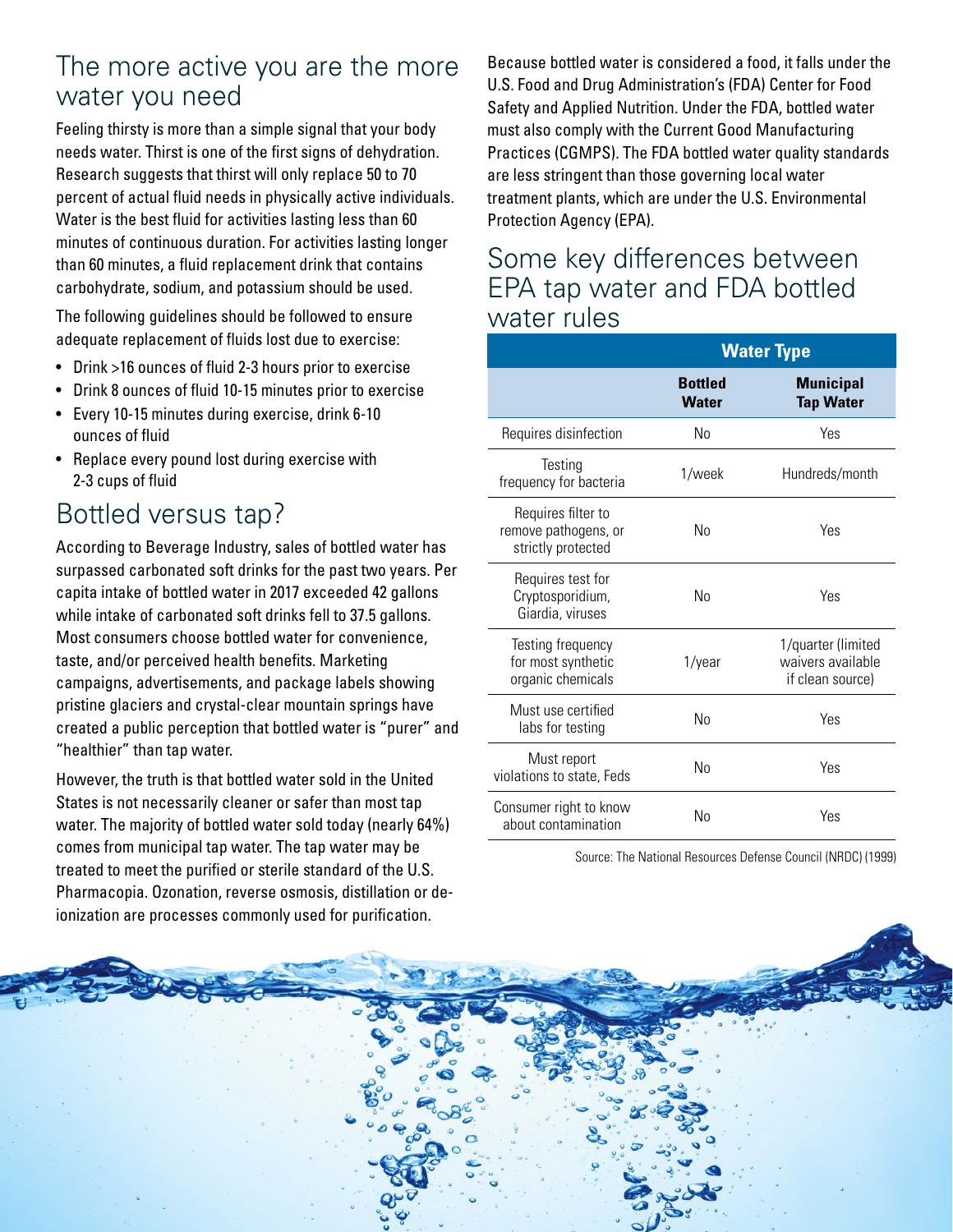Public health officials also are concerned about the lack of fluoridation in bottled water, which is required of tap water. This difference in requirements may be linked to the growing prevalence of cavities among youth.

Bottled water also has a higher cost to the consumer and the environment. Bottled water costs about \$9.50 per gallon, compared to fractions of a penny (\$0.005) for water from the municipal tap. In addition, limited oil supplies are used to produce and transport the bottles. Bottled water consumption uses about 64 million barrels of oil annually. Gasoline from this oil would be the equivalent to the greenhouse gas emissions from 2.5 million passenger cars. Further, plastics from bottled water consumption would more than fill the Empire State Building each year. Ultimately, 70% of these empty water bottles end up in landfills (Food and Water Watch, 2018).

The safety of reusing plastic bottles/containers intended for one-time use has been the subject of many myths as well. Leaching of compounds from bottles containing polyethylene terephthalate (PET) plastic has been suggested. This may occur if the plastic is exposed to high temperatures over a prolonged period of time; however, the concentrations remain quite low. The FDA considers PET (#1 appearing in the recycling triangle on the bottom of the container) containers safe for repeated use. Proper cleaning between uses is the key to the safe reuse of these bottles. Bottles intended for reuse tend to have a larger opening, which makes cleaning easier. Those concerned about the use of bottled water, financial, environmental and health, are encouraged to fill reusable water bottles. Washing reusable bottles in the dishwasher will help prevent bacterial growth.

The FDA defines the following types of bottled water.

| Type                              | <b>Definition</b>                                                                                                                                                                                                                                                                                                                             |
|-----------------------------------|-----------------------------------------------------------------------------------------------------------------------------------------------------------------------------------------------------------------------------------------------------------------------------------------------------------------------------------------------|
| Artesian Water                    | Water from a well tapping a confined aquifer<br>in which the water level stands at some height<br>above the top of the aquifer.                                                                                                                                                                                                               |
| Mineral Water                     | Water containing not less than 250 ppm<br>total dissolved solids that originates from<br>a geologically and physically protected<br>underground water source. Mineral water is<br>characterized by constant levels and relative<br>proportions of minerals and trace elements<br>at the source. No minerals may be added<br>to mineral water. |
| <b>Purified Water</b>             | Water that is produced by distillation,<br>deionization, reverse osmosis or other suitable<br>processes and that meets the definition of<br>"purified water" in the U.S. Pharmacopeia. As<br>appropriate, also may be called "demineralized<br>water," "deionized water," "distilled water,"<br>and "reverse osmosis water."                  |
| Sparkling<br><b>Bottled Water</b> | Water that, after treatment and possible<br>replacement of carbon dioxide, contains the<br>same amount of carbon dioxide that it had at<br>emergence from the source.                                                                                                                                                                         |
| Spring Water                      | Water derived from an underground formation<br>from which water flows naturally to the surface<br>of the earth at an identified location. Spring<br>water may be collected at the spring or through<br>a bore hole tapping the underground formation<br>feeding the spring, but there are additional<br>requirements for use of a bore hole.  |
| Well Water                        | Water obtained from a water aquifer via a hole<br>that is drilled, hole bored, or constructed.                                                                                                                                                                                                                                                |

(For complete regulatory definitions, see 21 CFR 165.110(a)(2).) [http://www.access.gpo.gov/nara/cfr/waisidx\\_03/21cfr165\\_03.html](http://www.access.gpo.gov/nara/cfr/waisidx_03/21cfr165_03.html)

**Pregnant women and families with children should request a copy of local municipal water report each year. If the lead or nitrate content of municipal tap water is a concern, bottled water may be an option to consider.**